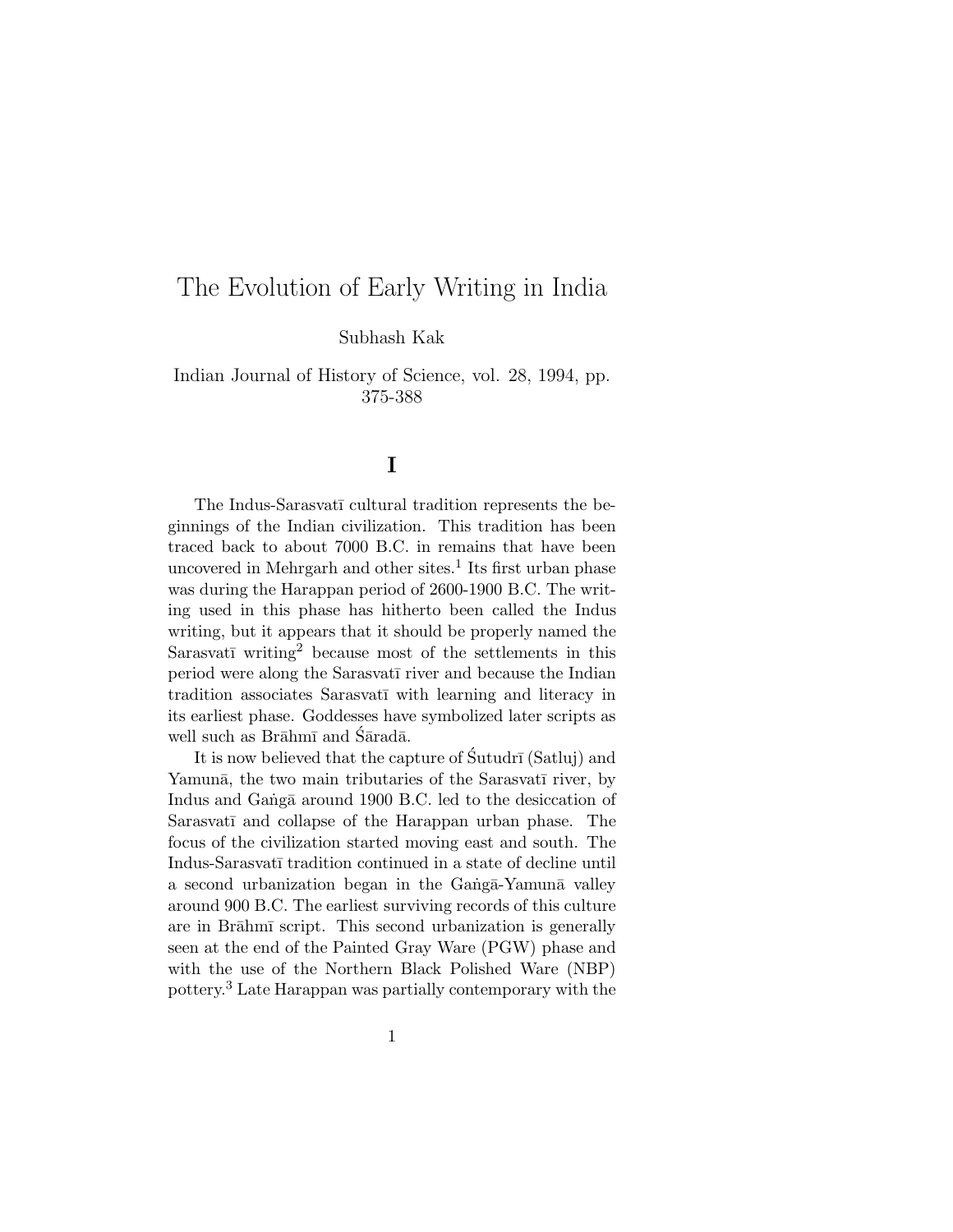PGW phase so that we see a continuous series of cultural developments linking the two early urbanizations of India.

The Brāhmī script as seen in the earliest surviving records was systematic, reflecting the theories of Indian grammarians.<sup>4</sup> Literary evidence as well as signs on early punch-marked coins suggests that writing in India during the second urbanization goes back much before the middle of the first millennium B.C. The punch-marked  $\overline{\text{coins}}^5$  use a Harappan weight standard. The coins appear to have been originally issued as silver blanks by traders and their weights were checked by traders who put their own marks on the coins. By the sixth century B.C. the kings began putting their own issuing marks on the coins. These pictorial marks were generally representative of the meaning of the king's name. Pran Nath and Fabri noted the striking similarities in the iconography of the Harappan seals and the punch-marked coins.<sup>6</sup>

Another script used in Mauryan India was called Kharosthī (Ass-lip). Used mainly in Northwest India and Central Asia for a few centuries, it is believed that Kharosthī was derived from the Aramaic script and adapted to the sounds of Indo-Aryan under the apparent influence of Brahmi. Like Aramaic it was written from right to left. Its name appears to play on the cursive nature of its characters. Kharossthī characters have been seen as far as in Bali.<sup>7</sup>

The evolution of writing in India after Brahm is well understood and needs no recounting. But it may be noted that all the modern scripts of India, for Indo-Aryan as well Dravidian languages, as well as the scripts of Sri Lanka, Tibet, Southeast Asia, including the original scripts of Philippines and Indonesia, are derived from Brahm<del>i</del>. Furthermore Indian numerals, whose evolution is tied up with that of Brahmi, have now been universally adopted. Therefore the story of the development of Brahm $\bar{I}$  is of considerable interest.

The recent discovery of the astronomical code at the basis of the Rgveda<sup>8</sup> also raises important questions regarding writing in ancient India. Even the most conservative estimates date the Regueda to the second millennium B.C. although the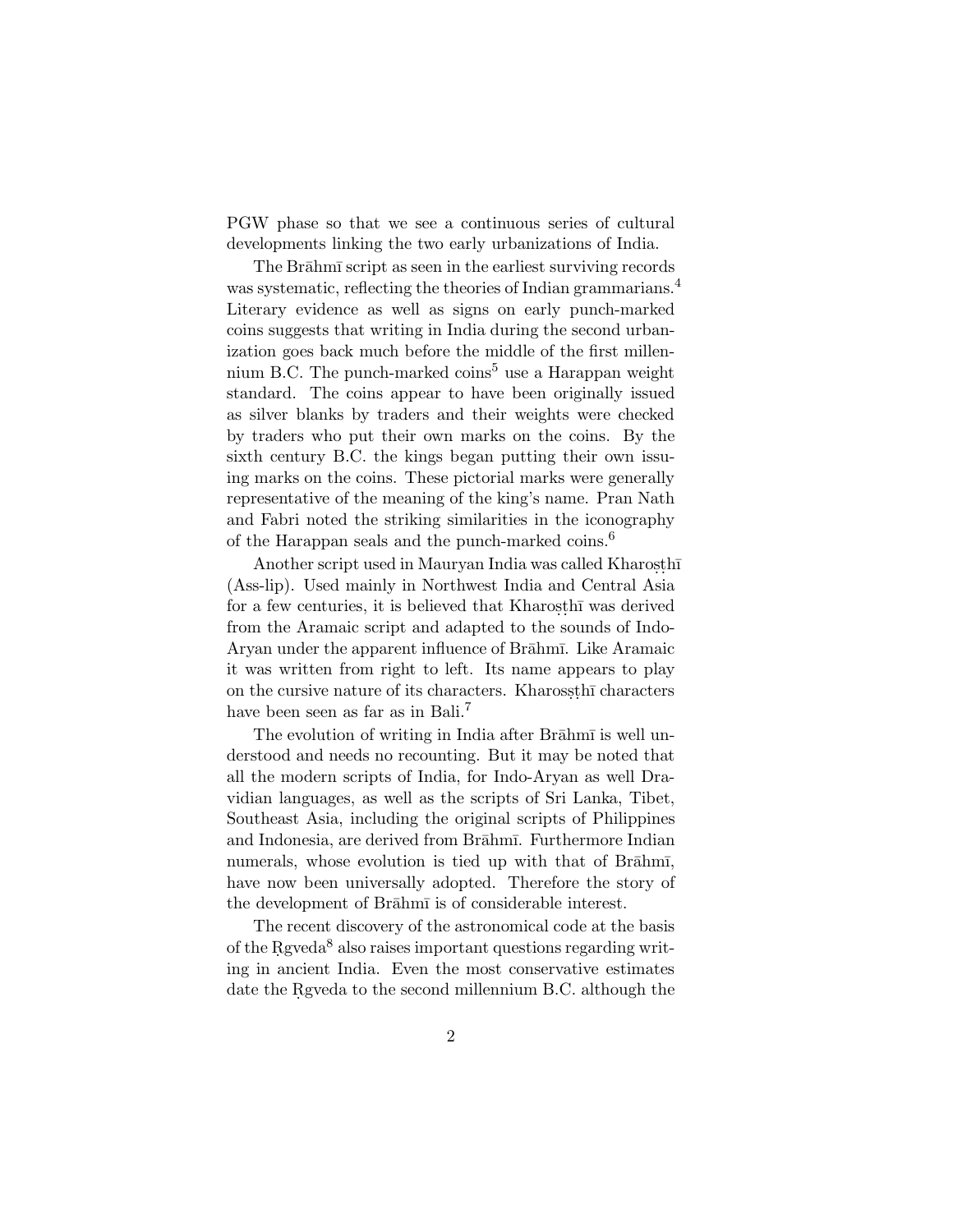fact of the drying up of the Sarasvati, the major river of the Revedic era, around 1900 B.C. indicates that the Reveda was probably completed in the third millennium B.C. In any case the existence of an intricate astronomical code suggests that the earliest Vedic phase was characterized by knowledge of writing. The continuity in the Vedic tradition then suggests that writing was not forgotten in the second millennium B.C.

The paper presents an overview of the connections between Sarasvatī and Brāhmī in the light of the new archaeological discoveries.

# **II**

We begin with a brief review of the Indus-Sarasvatī tradition. According to a recent estimate nearly two-thirds of more than 2500 settlements of this tradition have been found along the Sarasvati river and a majority of the remaining one-third of the sites have been found in Gujarat and Uttar Pradesh; the Indus valley proper has less than 100 sites.<sup>9</sup> The Sarasvatī valleys were the heartland of this tradition and it appears that the Indus region belonged to the periphery.

This tradition was characterized in its earliest phase by cultivation and animal husbandry. Cattle pastoralism was an extremely important component of the economy and by 5500 B.C. domesticated cattle were central to food production. The evolution of the culture in the Indus-Sarasvatī region has been divided into four broad eras.<sup>10</sup> The first is the *early* era (c. 6500- 5000 B.C.) that is characterized by an absence of ceramics. The next is the regionalization era ( 5000- 2600 B.C.) where distinct artifact styles (including ceramics) develop regionally. The third is the integration era ( 2600- 1900 B.C.) where we see pronounced cultural homogeneity and the development of urban centres. The fourth era is that of localization ( 1900- 1300 B.C.) where characteristic patterns from the integration era are seen to be blended with regional ceramic styles.

Amongst the many factors at the basis of the evolution of the tradition, changes in farming has been considered to be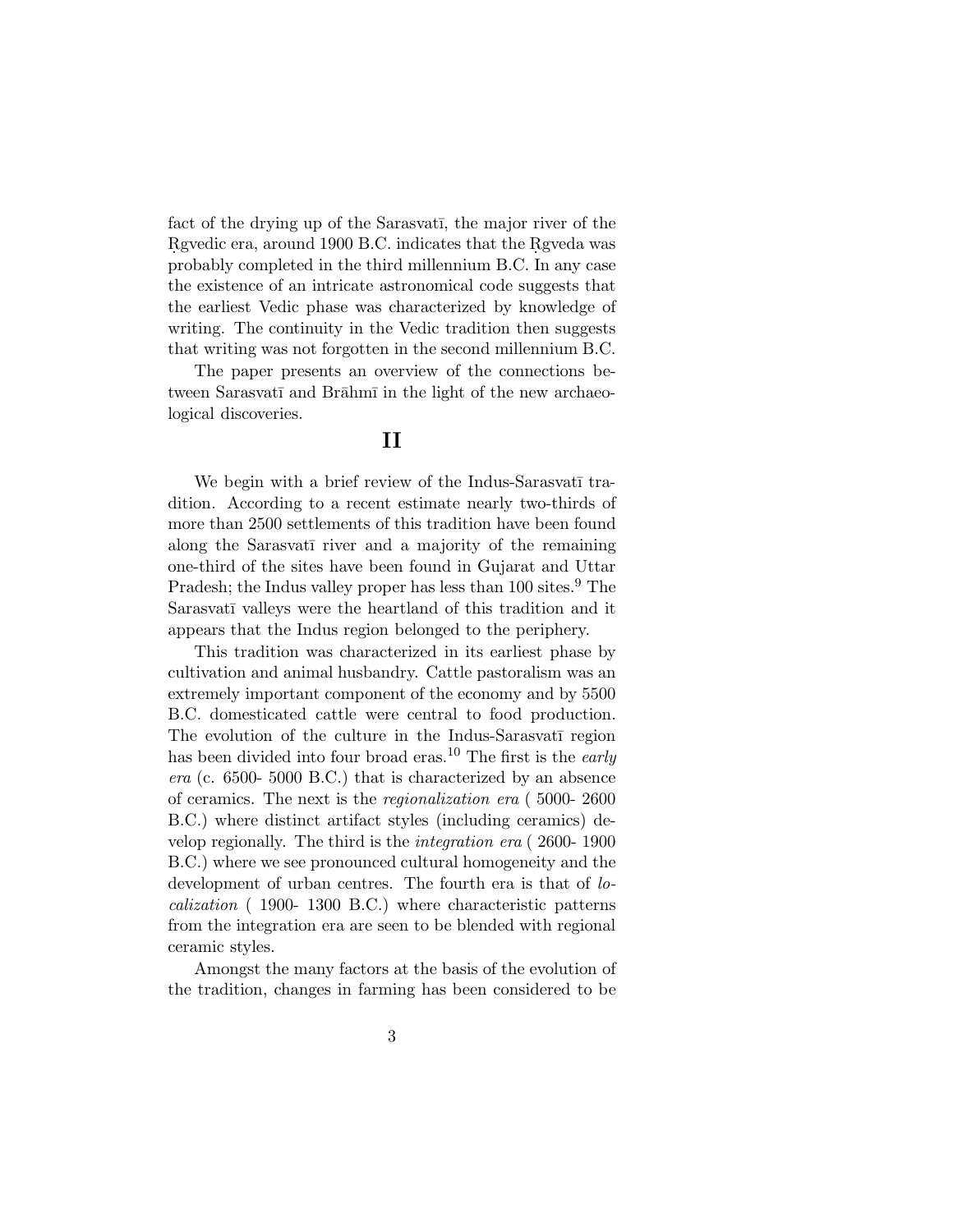quite important. According to one scholar: $^{11}$ 

Two distinct agricultural revolutions can be identified for the northwestern region of South Asia during the pre- and protohistoric period. The first involved the establishment by the sixth millennium B.C. of a farming complex based principally on the rabi (winter sown, spring harvested) crops of wheat and barley... The second saw the addition by the early second millennium B.C. of kharif (summer sown, fall harvested) cereals including sorghum, various millets, and rice.

In the arid and semi-arid areas buildings were made out of mud bricks and fired bricks and stone but it is likely that wood structures were used in regions where wood was easily available. There was public architecture as in plazas, streets, public buildings, wells, drains, and tanks. Pottery was mass produced by using wheels and sometimes by molds. Painted decorations used a variety of geometric, animal, and floral motifs which are still popular in India. A network of long distance trade existed. Turquoise from central Asia, lapis lazuli from northern Afghanistan, and shells from the coast of the Arabian sea have been found at Mehrgarh. .PP The Indus-Sarasvatī tradition consists of several overlapping cultures and styles that probably represent different ethnic groups. The integration era, which is the richest period of this tradition, is named Harappan after the site where the first excavations were made in 1921. Soon after the famous site at Mohenjo-Daro in Sindh was excavated. Since then thousands of other sites have been discovered. These include major sites at Dholavira, Ganweriwala, Kalibangan, Lothal and Rakhigarhi. The Harappan world covered an area of about a million square kilometers that stretches from the Himalayas in the north to the Tapti river in the south, and from the Indus river valleys in the west to the plains of the Ganga and Yamunā rivers in the east. Indus and Sarasvatī, Kutch and parts of Saurashtra were the focus of the early and mature Harappan settlements whereas the upper course of Satluj,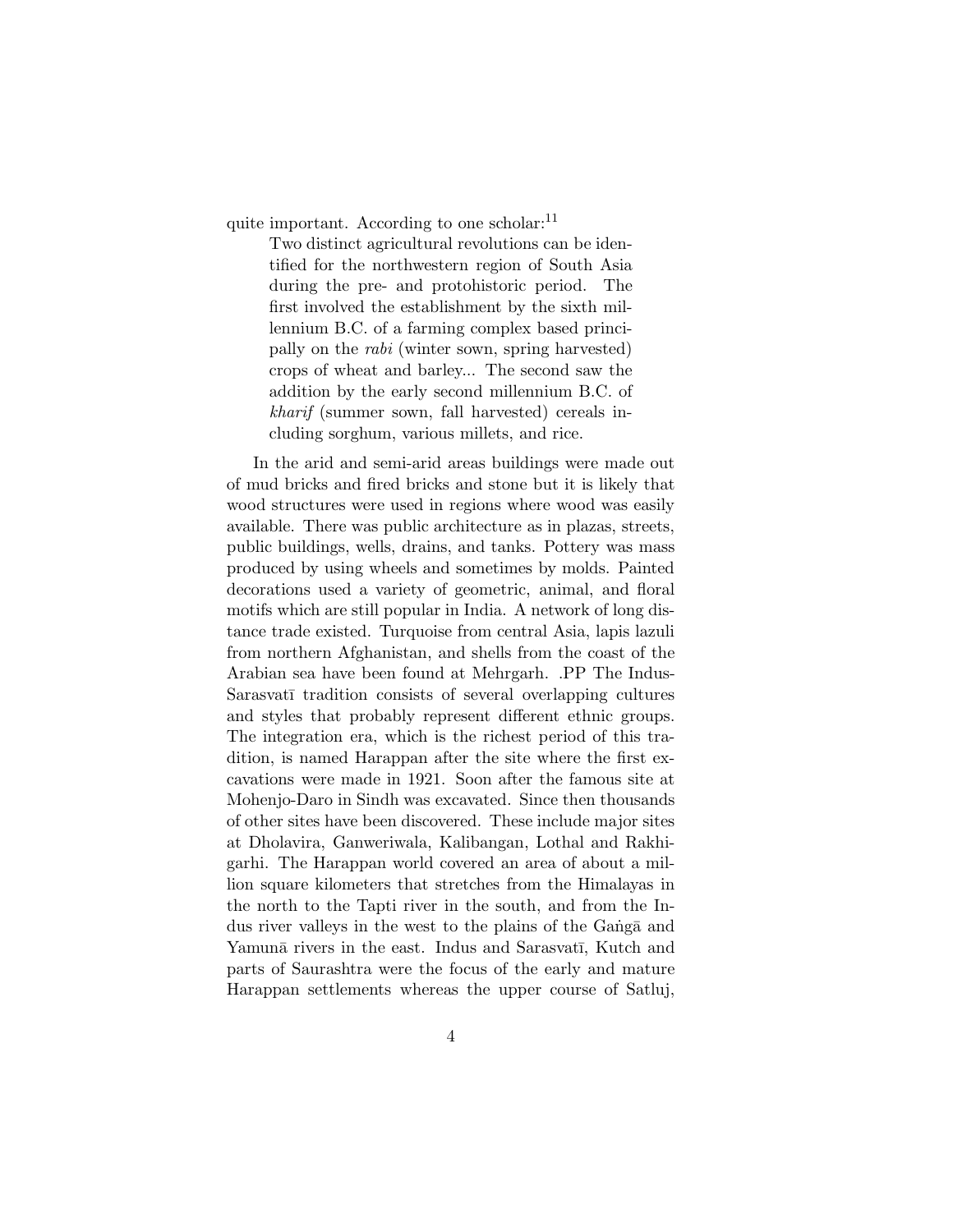trans-Yamuna region of Uttar Pradesh, and Saurashtra were the focus of the post-Harappan settlements.

Ceremonial structures that appear to be fire-altars have been found in Lothal and Kalibangan.<sup>12</sup> The brick-lined fire pit has five layers of bricks just as a Vedic altar would. Dhavalikar and Atre have argued that a fire temple with an altar is to be found in the remains of Mohenjo-Daro as well.<sup>13</sup>

### **III**

The surviving records of the writing of the Harappans are mainly carvings on seals, small pieces of soft stone, and copper tablets (Figure 1). The total number of inscribed objects is around 4200, but many of these are duplicates.<sup>14</sup> The number of different signs used is close to 400, but these include the various numeral signs as well as the conjuncts of the more basic signs. Most texts are very brief, the average length being 5 signs, and the longest text, on a three-sided 'amulet', is 26 signs long. The longest inscription on a single side is 17 signs, in three lines, on a seal. The primary purpose of the seals was perhaps to mark ownership and the copper tablets may have served as amulets. A large number of seal impressions on clay have also survived. These are likely to have served as tags which were attached to bales of goods, for the reverse sides often show traces of packing materials. The impressions of the seals are likely to have served as signatures. The pictorial motifs that accompany the writing include the humped bull, buffalo, elephant, tiger, rhino, crocodile, antelope, fish, tortoise, and so on. Geometric designs include the svastika, spoked wheel, and a circle with a dot.

The Harappans seals have been recovered in Mesopotamia from the 24th century B.C. onwards while Persian Gulf seals have been found in the Harappan port of Lothal. Inlands the Harappans moved their goods using wheeled carts, camels, and boats. They used strikingly accurate weights in a series that is preserved in later Indian weights. The same unique series is also found on the island of Bahrein in the Persian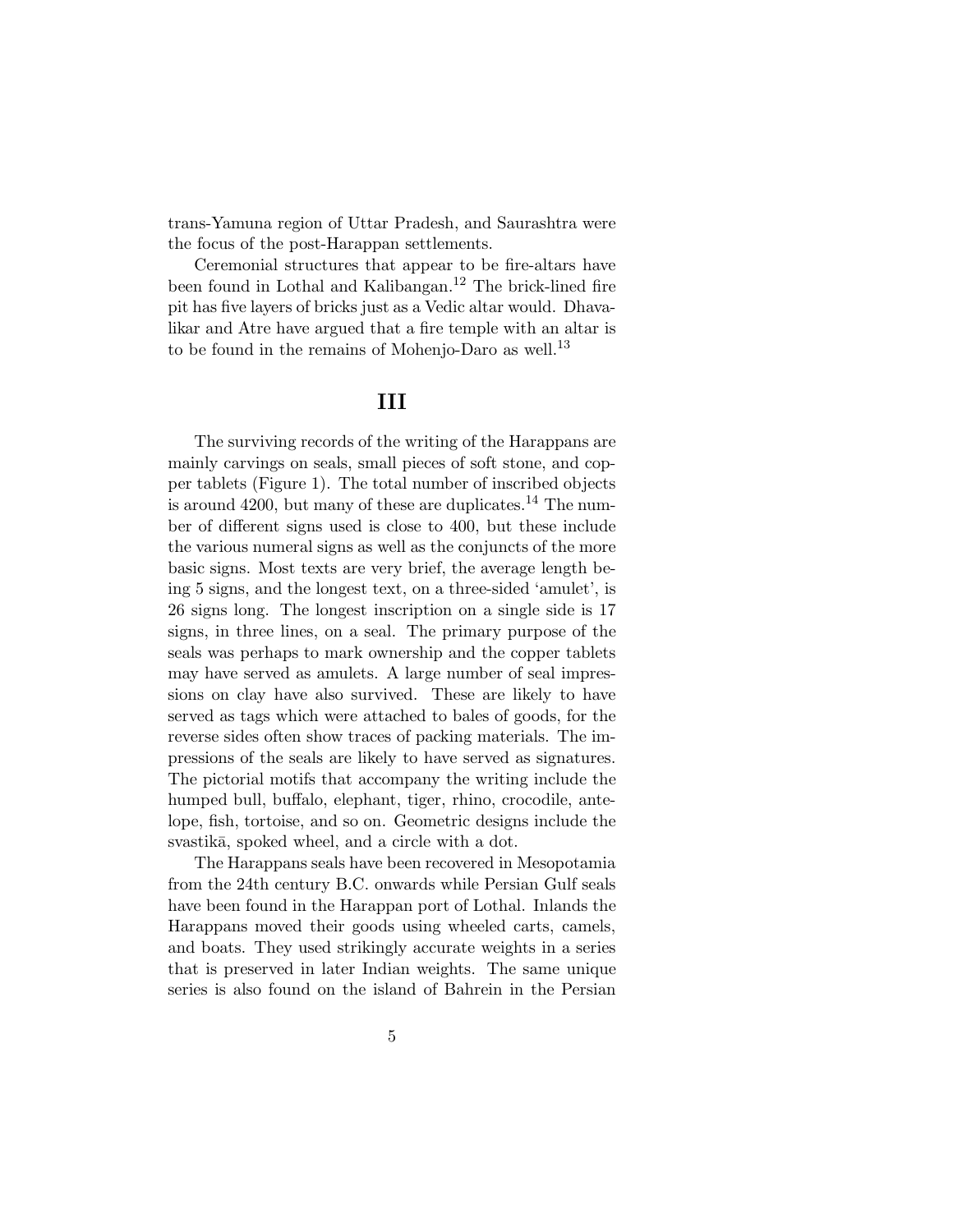Gulf suggesting this might have been their colony. Some of the weights are so tiny that they could have been used by jewellers to measure gold, others are so big that they must have been hoisted by ropes. Their products would have included fine pottery wares, jewelry, copper and bronze vessels, and woven cotton goods. The variety and extent of this trade indicates that credit-keeping and calculations were very important to the Harappans.

The seals of the historical period also carry brief texts.<sup>15</sup> Most of the legends end represent the possessive case as in '(seal) of X'. There are cases where no case-ending is used, or where the ending is nominative as in religious formulae. The impressions from these seals, like the earlier seals of the Harappan period, were used to authenticate records, or to serve as signatures.

# **IV**

Each letter in Brahm<del><sup>n</sup></del> represents a consonant combined with a. Combinations with other vowels are represented by the use of distinctive marks which modify the basic sign (Figures 2-4). Two consonants together were expressed by placing the signs for the two, one on top of another. This process of combinations makes the total number of distinctive Brahm signs to be 330 for the 33 consonants alone, without considering the conjuncts. It is not surprising, therefore, that Sarasvatī has about 400 signs, and many of these signs are modified in exactly the same regular manner as in Brahmi.

Based on morphological considerations, the Brahmi signs can be divided into two groups: $16$  the primary signs, and the secondary or the derived signs (Figure 5). These primary Brāhmī signs look closest to the Sarasvatī signs. Many of the Brāhmī signs are the first syllables of familiar objects: thus  $g, ch, m, s', h$  appear to have been derived from the representations of giri (hill), chatra (umbrella), matsya (fish),  $\delta$ ara (arrow), and *hasta* (hand).

An analysis of Sarasvatī and Brāhmī reveals connections between the two scripts that cannot be explained as arising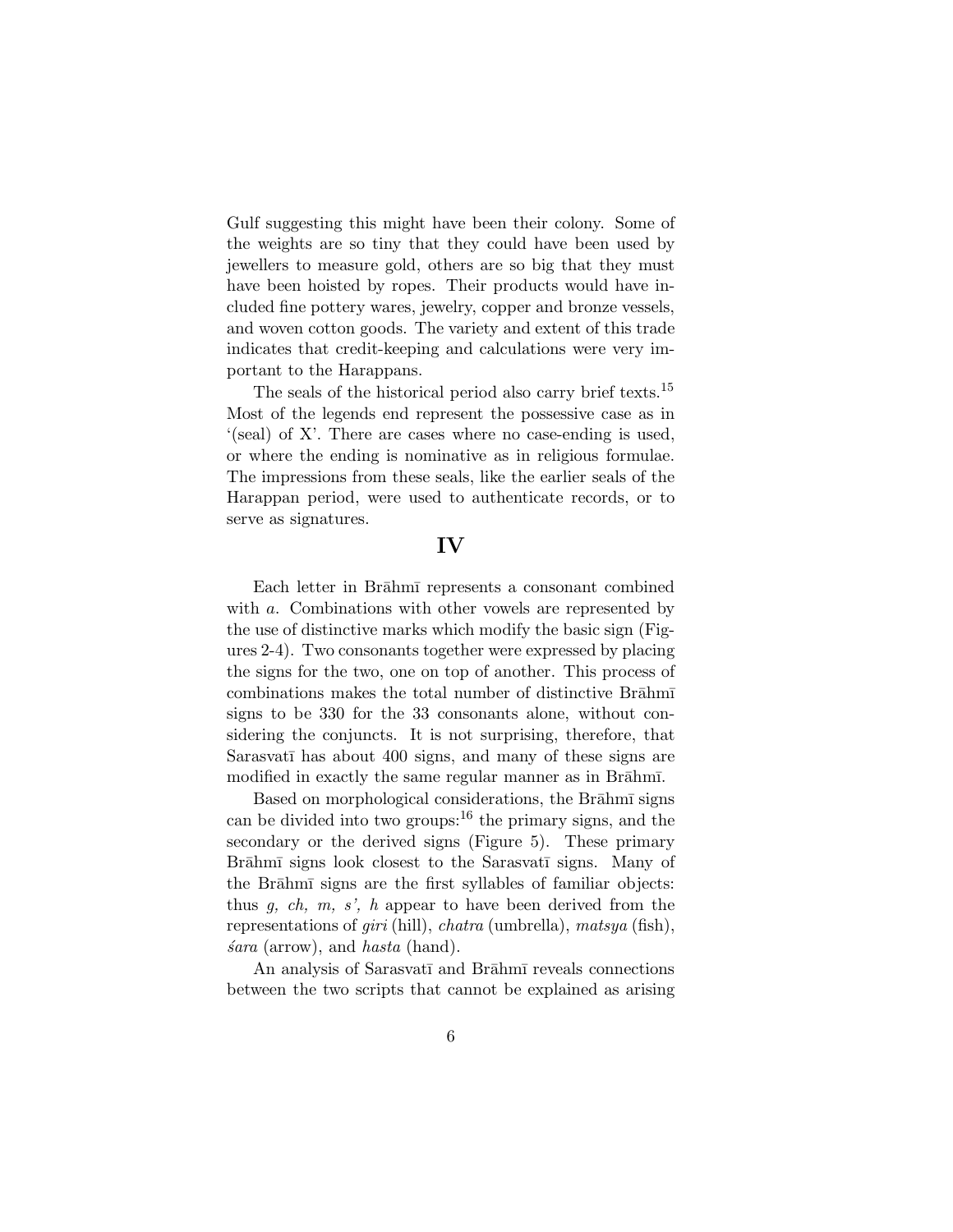out of chance.<sup>17</sup> One sees that the most frequent letters of Sarasvatī and Brāhmī look almost identical and besides they are in the same order of frequency (Figure 6). One does encounter a change in the orientation of the signs. But such modification can also be seen in the evolution of Brahm the later Nāgarī, where many signs have been turned sideways or upside-down.

#### **V**

Both Sarasvatī and Brāhmī use conjuncts where signs are combined to represent compound vowels. The core set of most frequent Sarasvatī signs seems to have survived without much change in shape into Brahm<del>t</del> where it corresponds to the most frequent sounds of Sanskrit. The writing of numerals in Sarasvatī, especially the signs for 5 and 10, appears to have carried over to Brahm<del><sub>I</sub></del>. The inscriptions appear to be proper names indicating possession. The genitive case-ending in Sanskrit is often sya or sa and in Prakrit the ending is generally sa or ssa and this is what we frequently see in these inscriptions (Figure 7). This suggests that the language of the Sarasvati inscriptions is likely to have been Prakritic. It may be noted that the sign value for the case-ending was obtained independently through frequency considerations.

The attested contacts between Sumer and Harappa turn out to be invaluable in understanding a specific inscription. Sumerian documents mention the regions of Magan, Meluhha, and Dilmun as lying to the east of their land. Dilmun is identified by most scholars to be the island of Bahrein in the Persian Gulf, Magan is taken to be the coast of Makran in Baluchistan, and Meluhha is considered to refer to the region of the Indus valley. The Sumeriologist S.N. Kramer in 1952 in a translation of a Sumerian epical story 'Enmerkar and the Lord of Aratta' found that a fourth region to the east is described as being Bad Imin, which if freely translated represents 'the land of seven cities' or 'the land of seven high places'. (This is from *bad* meaning 'city', *ia* meaning 'five', and min meaning 'two'.) Now the Vedic Indians called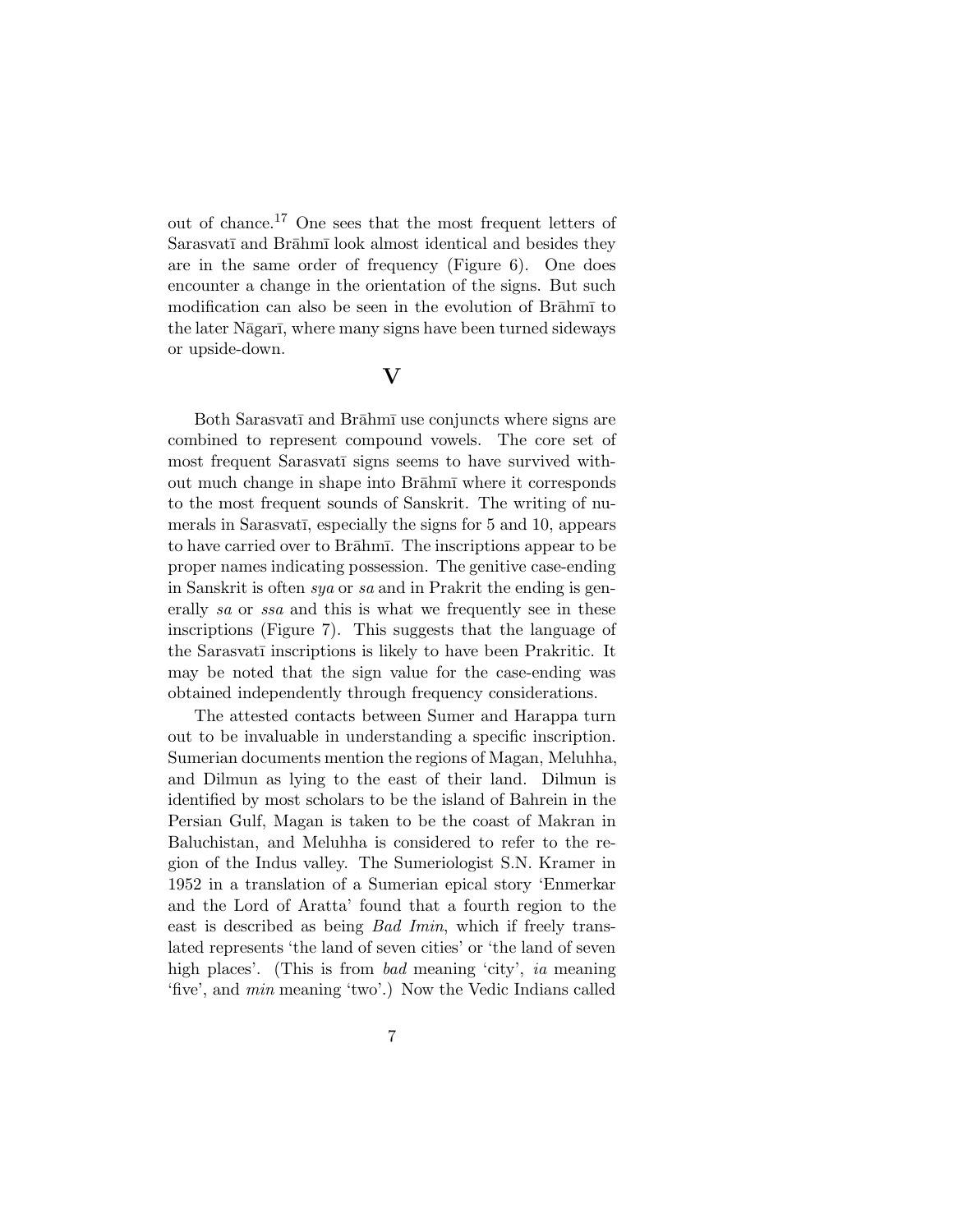their land Sapta Saindhava, which Harold Bailey suggested originally meant 'the land of seven high places'. J.V. Kinnier Wilson identified a commonly occurring combination of Sarasvatī characters as representing Bad Imin or Sapta Saindhava on the basis of parallels with Sumerian writing.<sup>18</sup> I found that these very signs are read just the same using my Sarasvatī-Brāhmī theory. This provides evidence of commonality between the Harappan and the Vedic worlds. Unfortunately, the phonetic values for the most frequent Sarasvati signs do not help us in reading most of the seals and other texts. The reason for this is that the short lengths of these texts disallows unambiguous readings.

The demonstration that Sarasvatī and Brāhmī are related and the likelihood that the Sarasvatī language was Indo-Aryan has important implications for our understanding of ancient Indian history. It also suggests that Vedic literature will be of help in understanding the nature of the Harappan phase of the Indian civilization.

# **VI**

Ifrah<sup>19</sup> has sketched a plausible explanation for how the place value system of the Indian (Hindu-Arabic) numerals may have arisen upon the use of the counting boards. The place value system with a clear use of zero goes back at least to 458 A.D. where it is used in a Jain work on cosmology. The earliest epigraphical evidence relating to the use of the nine numerals in a place value manner goes back to 595 A.D. on a copperplate deed from Sankheda.

The evolution of the shapes for the other signs is well understood but it has generally been assumed that the sign for zero appeared suddenly. Recently I sketched the developmental process that must have lead to the round form of the zero sign.<sup>20</sup> This allows us to be more definite about the epoch when the sign was developed. It is also possible to argue as to why the zero sign in India came to be fully developed with both the place value notion as well as the notion of null value associated with it. To contrast this note that the Mayans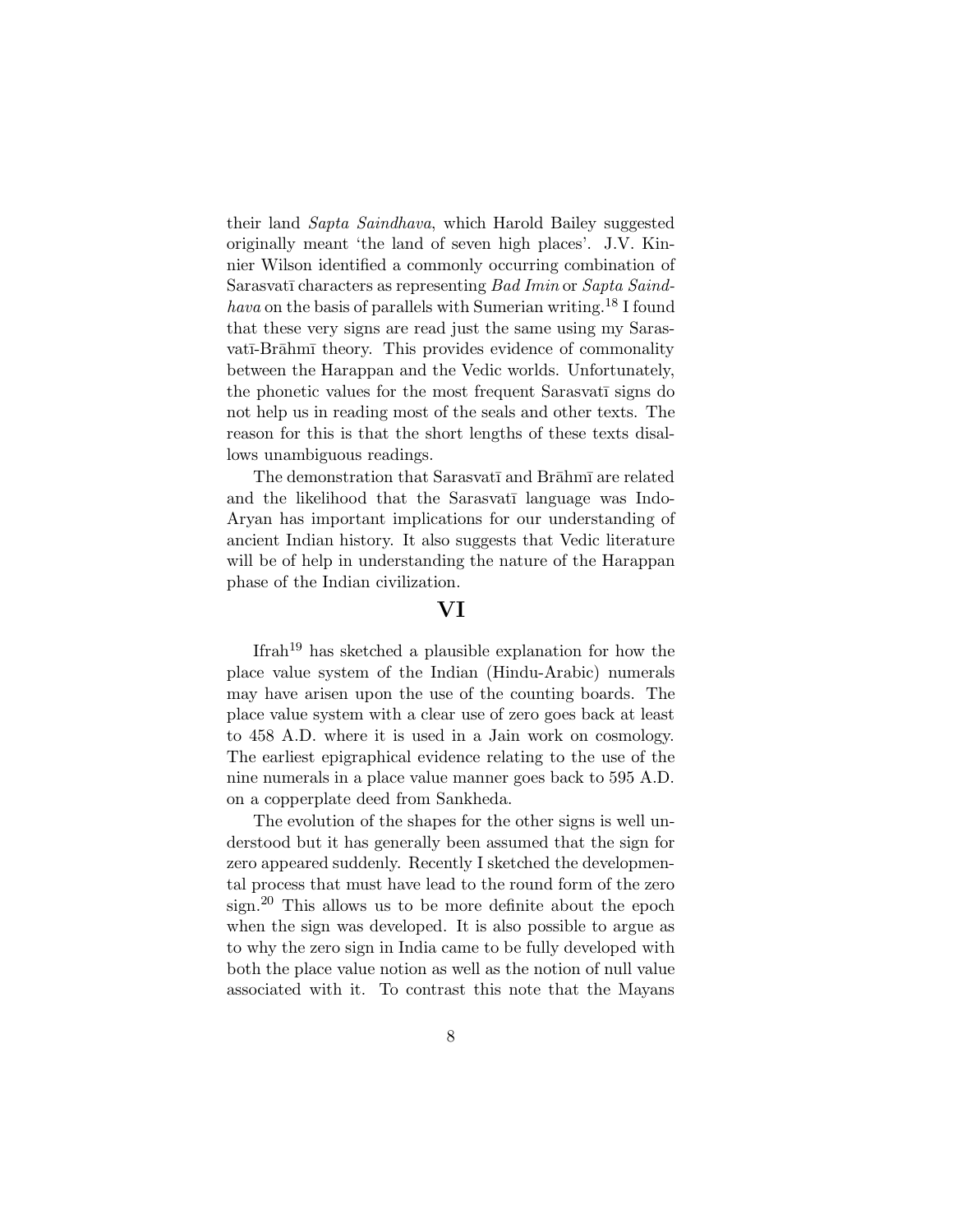and the Babylonians who, independently, invented their zeros picked very different forms, and these zeros were not fully developed in their conceptual and operational meaning.

Numerals were expressed in symbolic form in the place value notation in the order starting from the units. This order of representation is the order in which numbers are expressed in Classical Sanskrit. While this is how numbers upto 99 are built up in Indo-Aryan languages, the numbers above 100 were actually represented in the reverse order excepting for the last two places. In other words there existed two styles for expressing numbers that were well established : one, in formal texts where to be consistent with the structure of numerals until 99 all numbers were expressed starting with the units; second, actual writing in terms of numeral signs was in the usual place value form starting with the highest order.

The Brahmi 10 before the advent of zero was written as a fish sign, or the sign for  $m$ , lying sideways. In later forms it was also written as with a single curving stroke, or with vertical stroke attached to a circle. It appears that the shape of zero was determined by the oval related to the fish sign of the Brahmi 10. In such a representation, the zero sign clearly had the null  $(\hat{\mathfrak{s}}\bar{\mathfrak{u}}\eta\bar{\mathfrak{u}}\eta)$  value which explains its name. We also see how the two concepts expressed by the Indian zero , namely those of the place value and that of nothing, are likely to have become self-evident. Perhaps the simultaneous existence of the two forms of expressing numbers helped in the development of the dual concepts associated with the zero sign.

We encounter the vertical stroke attached to a circle form for 10 in the 1st and 2nd century A.D. Nasik inscriptions and in the 1st and 3rd century Andhra and Ksatrapa inscriptions. And the curved form is seen in the 4th century Jaggayapeta and Pallava grants.<sup>21</sup> Therefore it is conceivable that the development of the zero sign occurred in these epochs.

But the above epochs do not provide a definite era for the discovery of the zero sign, since it is likely that the new usage competed with the traditional number system for centuries.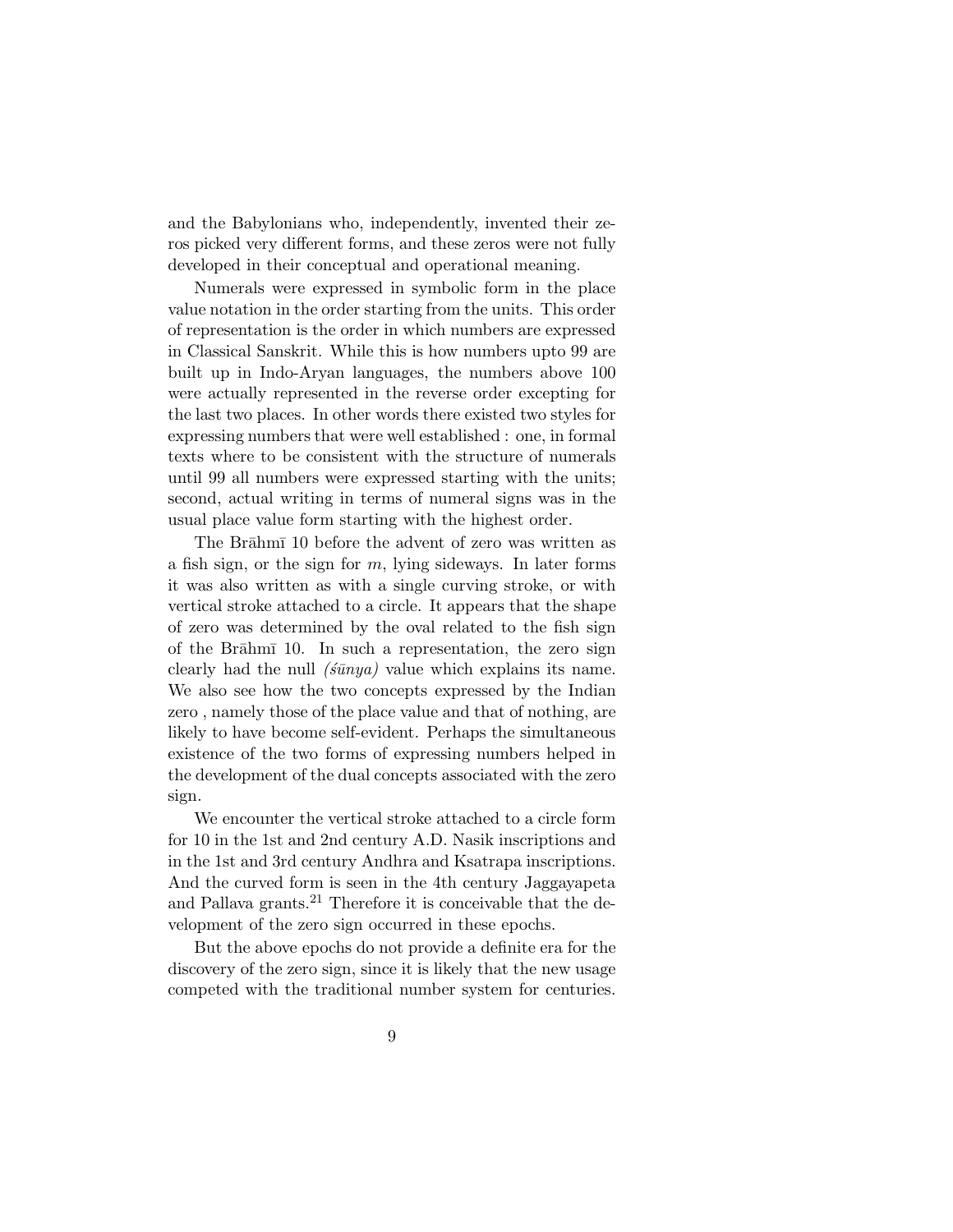In fact one would expect that inscriptions and deedplates would tend to follow the older and more commonly known style for a long time. For a parallel consider Europe where it took the Indian numerals about five centuries after their first known appearance in the Codex Vigilanus in 976 A.D. to be commonly used. Even in India the older additive system with special signs for 10, 20, 30, and so on continued to be used, alongside the place value system, for centuries.

The development of the zero sign in India was motivated by numerical calculations. This is to be contrasted from the manner in which the zero signs arose in Babylon and Mexico, where the motivation was from the areas of astronomy and calendrical calculations. The Babylonian astronomical tablets use a sexagesimal numeration system. But it is imperfectly developed being partly additive and partly place valued as within the base of 60 a decimal system is used. The Babylonian system has only three specific symbols, namely those for 1, 10, and the later symbol for 0. Unless the groups of wedge marks are separated it is always possible to miscalculate the indicated number.

The Mayans, on the other hand, used a vigesimal system but with a serious irregularity since its units were 1, 20,  $18\times20$ ,  $18\times20^2$ ,  $18\times20^3$ , and so on. Thus in this system the glyph representing a seashell (which is the 0) does not work as an operator, as it should in a true place value system. Furthermore the numbers upto 20 are additive as in the case of the Babylonian system, and therefore there exists the same possibility of ambiguity. The surviving inscriptions and codices do not write the numbers without specifying the units, which eliminates ambiguity but shows that the abstract nature of the place value number system was not fully understood. Clearly this system was also not designed for the needs of ordinary calculations. The rationale behind the Mayan system was the counting of the days of 18 months, each of 20 days.

Philipp Frank has argued persuasively<sup>22</sup> that new philosophical systems have followed fundamental advances in sci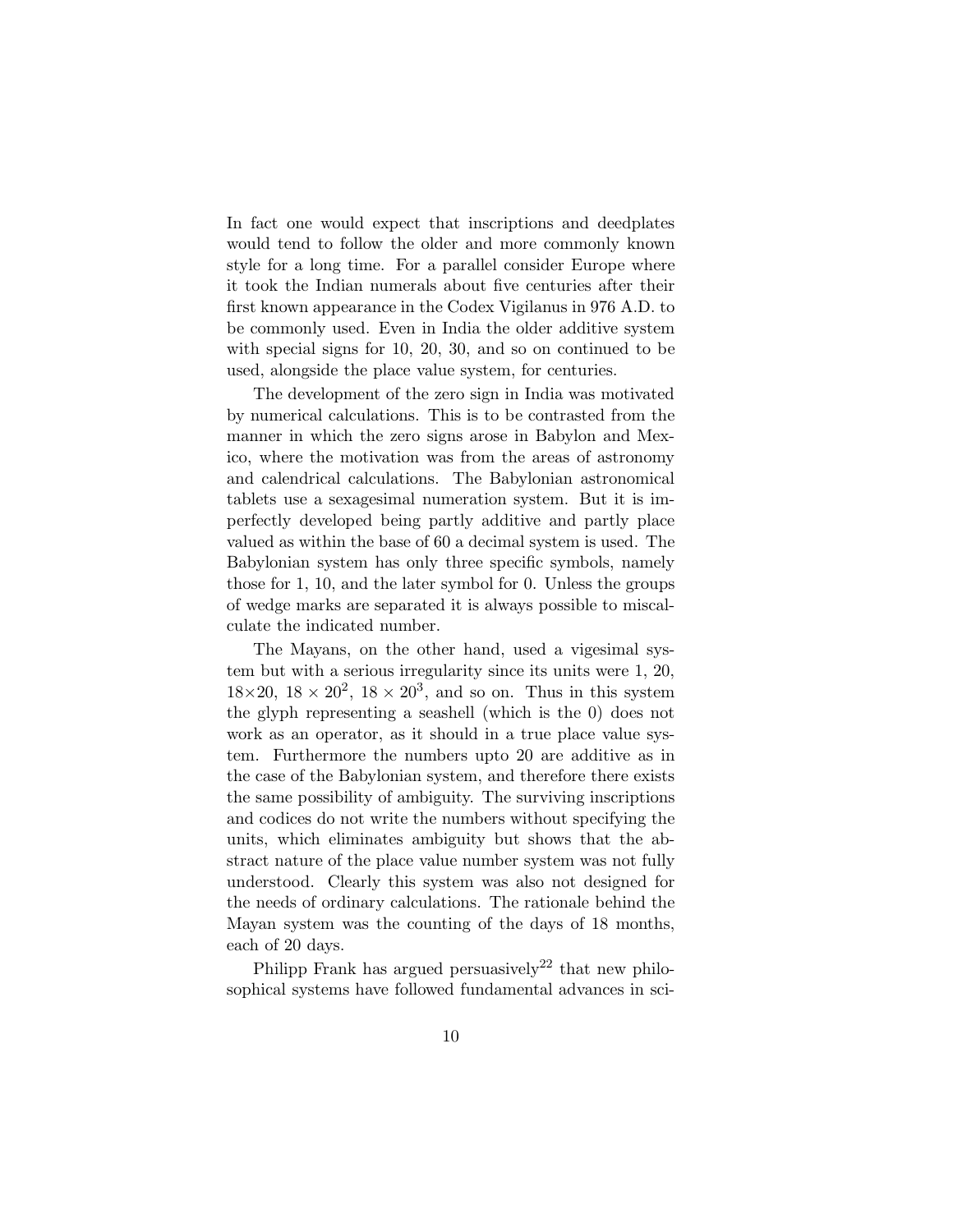ence and, furthermore, this philosophy is a mere generalization of the conceptual advance. One would therefore expect that such a process must have characterized the full development of the zero sign as well. In the second to third century A.D., Nāgārjuna founded the Mādhyamika (Middle Way) school of Buddhism.<sup>23</sup> The main philosophical thesis of this school was the concept of  $\sin y \, a\bar{a}$  (voidness, emptiness, or zero-ness), that was taken to characterize the essence of nature. The word stangular represents zero in its technical sense in the earliest Indian records. Another representation of this is the Sanskrit word kha, which means space, and which was written down in the Brahm script by a circle with a hook on top of it.

It is reasonable to suppose that the development of the zero sign provided impetus for Nāgārjuna's philosophical system. The reverse could be true, but highly unlikely because of the epigraphical evidence from the middle of the second century. The rise of a powerful philosophical school based on the power of the concept of zero, indicates that it is very probable that this epoch was when the zero sign was developed.

### **VII**

We now take up the question of the interregnum between the Sarasvatī and the Brāhmī writing periods. After the drying up of the Sarasvatī river around 1900 B.C. that led to the collapse of the urban Harappan civilization, the population shifted to the less arid areas of the east and the economy was transformed with concomitant changes in socio-political organization. It was during this long period that the Sarasvati script slowly transformed into the later Brahm $\overline{\text{I}}$ . The pottery marks in late second millennium B.C. are reminiscent of the Sarasvatī signs. It is reasonable to assume that this was the period when the logosyllabic Sarasvatī was being reorganized into a proto-Brāhmī script.

The evidence from the Vedic literature also speaks of a gradual relocation from the area of Sapta Sindhu which is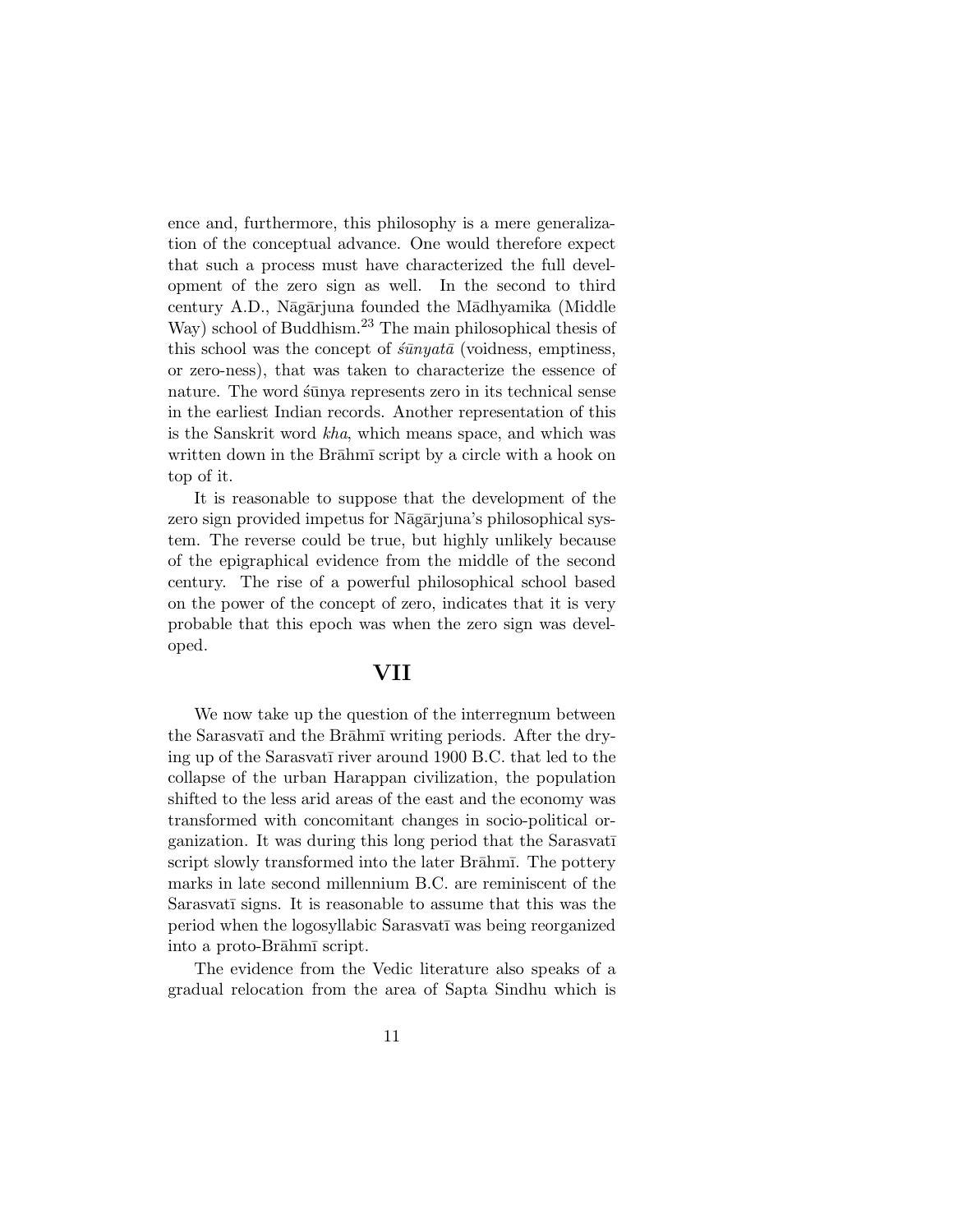practically identical to the Harappan domain. The earliest Vedas describe a society that is partly urban and partly agricultural and pastoral like the Harappan society. This may be seen most easily from the many occupations listed in Yajurveda. The Rgveda describes fortified towns. Rgvedic ritual requires construction af altars out of bricks. On the other hand, certain structures in the lowest layers of the Harappan ruins have been interpreted as fire altars. The Brāhmanas, which are appendices to the Vedas, describe the phase of slow expansion to the east, a region that was originally densely forested. They, in turn, are followed by Aranyakas and Upanisads that capture the cultural transformation, also parallelled in the Harappan evidence, that values living in forests and small farming communities.

That the Vedic people were literate is indicated partially by a reference to the mark of eight that occurs in the Rgyeda itself. The Aitareya Aranyaka, of the period of forest dwelling, has a clear reference to how a pupil should do his writing. Several Upanis ads describe different aspects of the alphabet.

# **VIII**

The connection between Sarasvat<del>i</del> and Brāhmī is just one more piece of evidence that suggests that the Indus-Sarasvati tradition was Indo-Aryan and Vedic. It is generally accepted that the Indo-Aryans were present in India during the Harappan phase. But the literary evidence from the Vedic texts with its astronomical time-markers forces one to accept that the tradition must have been Vedic. Although not enough thought has been given to such a conclusion in the West, it does not contradict the different proposals by Gimbutas,  $24$ T.V. Gamkrelidze and V.V. Ivanov,<sup>25</sup> Colin Renfrew<sup>26</sup> and Mallory<sup>27</sup> that posit a dispersal of the Indo-European languages at different periods ranging from the 4th to the 7th millennium B.C. It also agrees with the analysis of the literary evidence that indicates an unbroken tradition going back to several millennia B.C.<sup>28</sup> One might posit that the Indo-Aryans spread outside of the original Sapta Saindhava area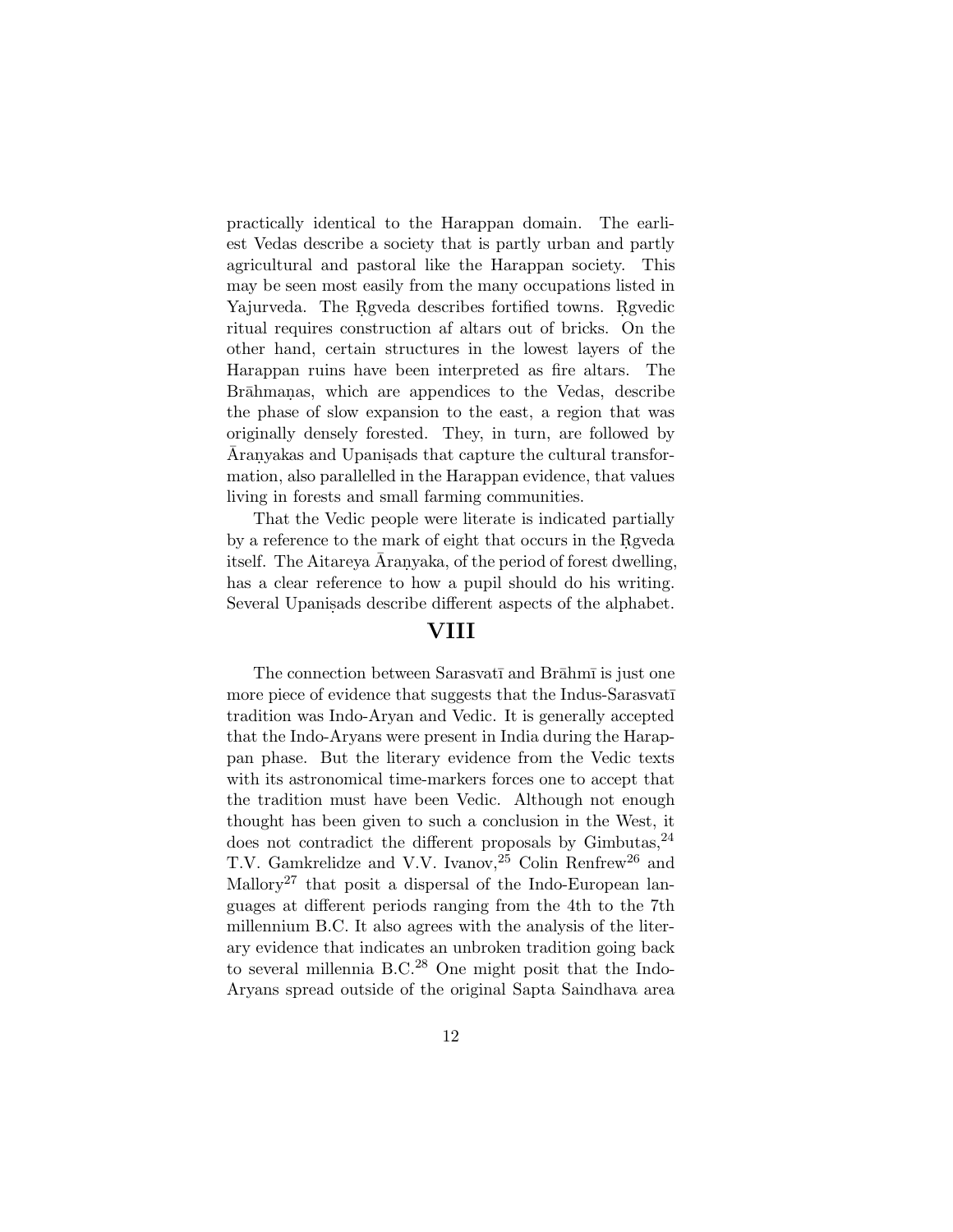with the spread of farming. This makes the mechanism of their expansion similar to the one that has been recently suggested for the spread of the Indo-Europeans into Europe.<sup>29</sup>

The relationship between Sarasvatī and Brāhmī is one more piece of evidence that interlocks with other similar evidence from archaeology and literature linking the Harappan and Ganga civilizations. It opens up a new direction for a further study of the Sarasvati script. The beginnings of the Sarasvatī script remain shrouded in mystery. Might these beginnings have had any connections with the writing of the Sumerians is a tantalizing question.

### **Notes**

1. Jarrige, J.F. and Meadow, R.H., Antecedents of Civilization in the Indus Valley, Scientific American, 243(2), 122-133, 1980.

Possehl, G.L. (ed.), Harappan Civilization – A Contemporary Perspective. Aris & Phillips, Warminster, U.K., 1982.

Kenoyer, J.M. (ed.), Old Problems and New Perspectives in the Archaeology of South Asia, Wisconsin Archaeological Reports, Madison, 1989.

Rao, S.R., Dawn and Devolution of the Indus Civilization. New Delhi: Aditya Prakashan, 1991.

Nayak, B.U. and Ghosh, N.C. (ed.), New Trends in Indian Art and Civilization. New Delhi: Aditya Prakashan, 1992.

Kak, S.C., The Indus tradition and the Indo-Aryans, Mankind Quarterly, 32, 195-213, 1992.

- 2. Kak, S.C., The structure of the Rgveda, Indian Journal of the History of Science, 28, 71-79, 1993.
- 3. Shaffer, J.G., The Indo-Aryan invasions: cultural myth and archaeological reality, in The People of South Asia, edited by Lukacs, J.R., New York: Plenum, 1984.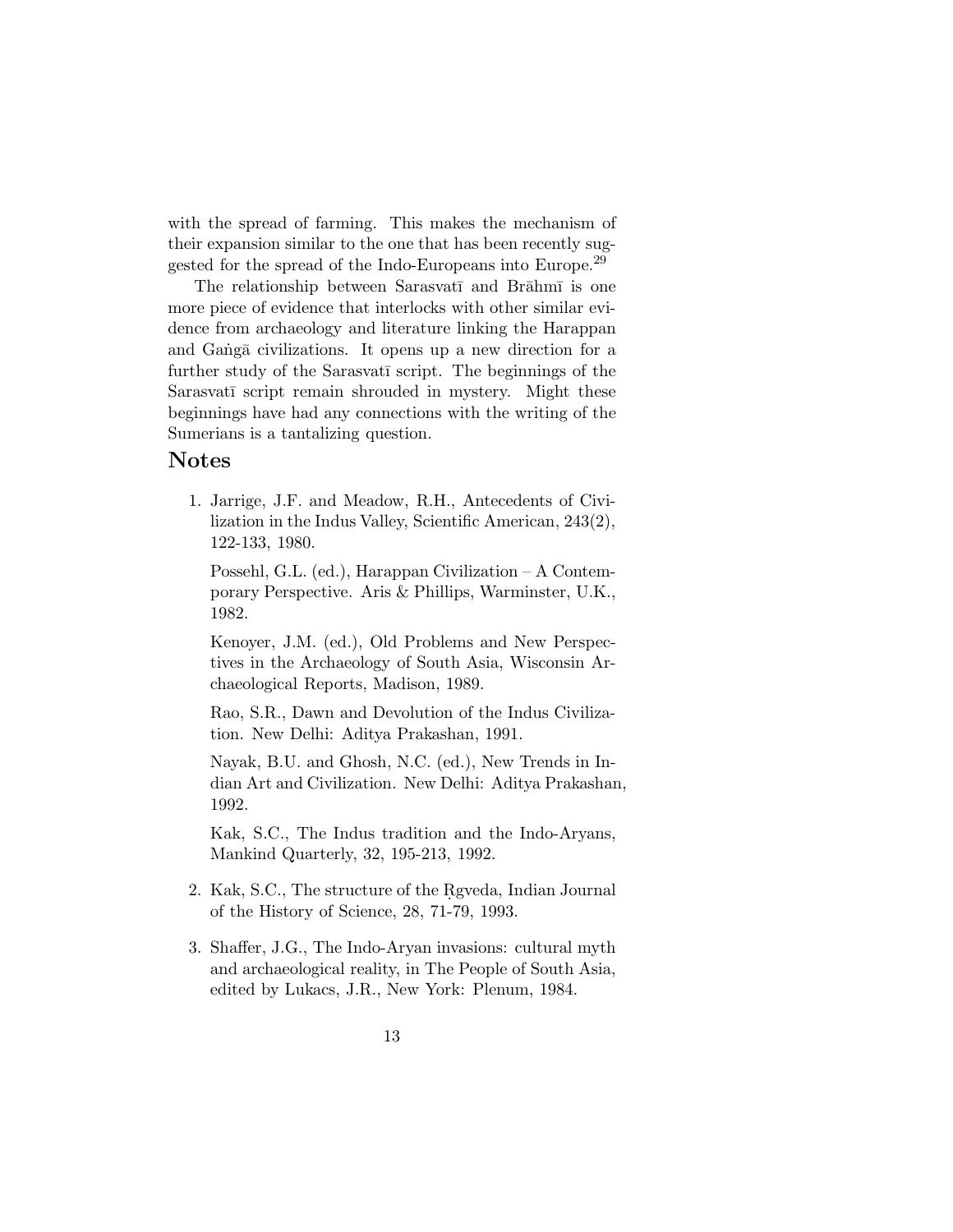- 4. Upasak, C.S., The History and Palaeography of Mauryan Brāhmī Script, Nalanda: Nava Nalanda, 1957.
- 5. Mitchiner, M., The Origins of Indian Coinage, London: Hawkins Publications, 1973.
- 6. Fabri, C.L., The punch-marked coins: a survival of the Indus civilization. Journal of the Royal Asiatic Society, 307-318, 1935.

Mainkar, V.B., Metrology in the Indus civilization. In B.B. Lal and S.P. Gupta (eds.), Frontiers of the Indus Civilization, New Delhi: Books and Books, 1984.

- 7. Ardika, I.W. and Bellwood, P., Sembiran: the beginnings of Indian contact with Bali. Antiquity, 65, 221- 232, 1991.
- 8. Kak, S.C., The structure of the Rgveda, op. cit.

Kak, S.C. The astronomy of the Vedic altars and the Rgveda. Mankind Quarterly, 33, 43-55, 1992.

Kak, S.C. and Frawley, D., Further observations on the Rigvedic code. Mankind Quarterly, 33, 163-170, 1992.

Kak, S.C., Planetary periods from the Rigvedic code. Mankind Quarterly, 33, 1993.

Kak, S.C., The astronomy of the Vedic altars. Vistas in Astronomy, 36, 1993.

- 9. Misra, V.N., Research on the Indus civilization: a brief review, Eastern Anthropologist, 45, 1-19, 1992.
- 10. Shaffer, J.G., The Indus Valley, Baluchistan and Helmand Traditions: Neolithic through Bronze Age. In Ehrich, R. (ed.), Chronologies in Old World Archaeology (3rd Edition), Chicago: University of Chicago Press, 1992.

Shaffer, J.G. and Lichtenstein, D.A., Ethnicity and change in the Indus valley cultural tradition. In Kenoyer, op. cit.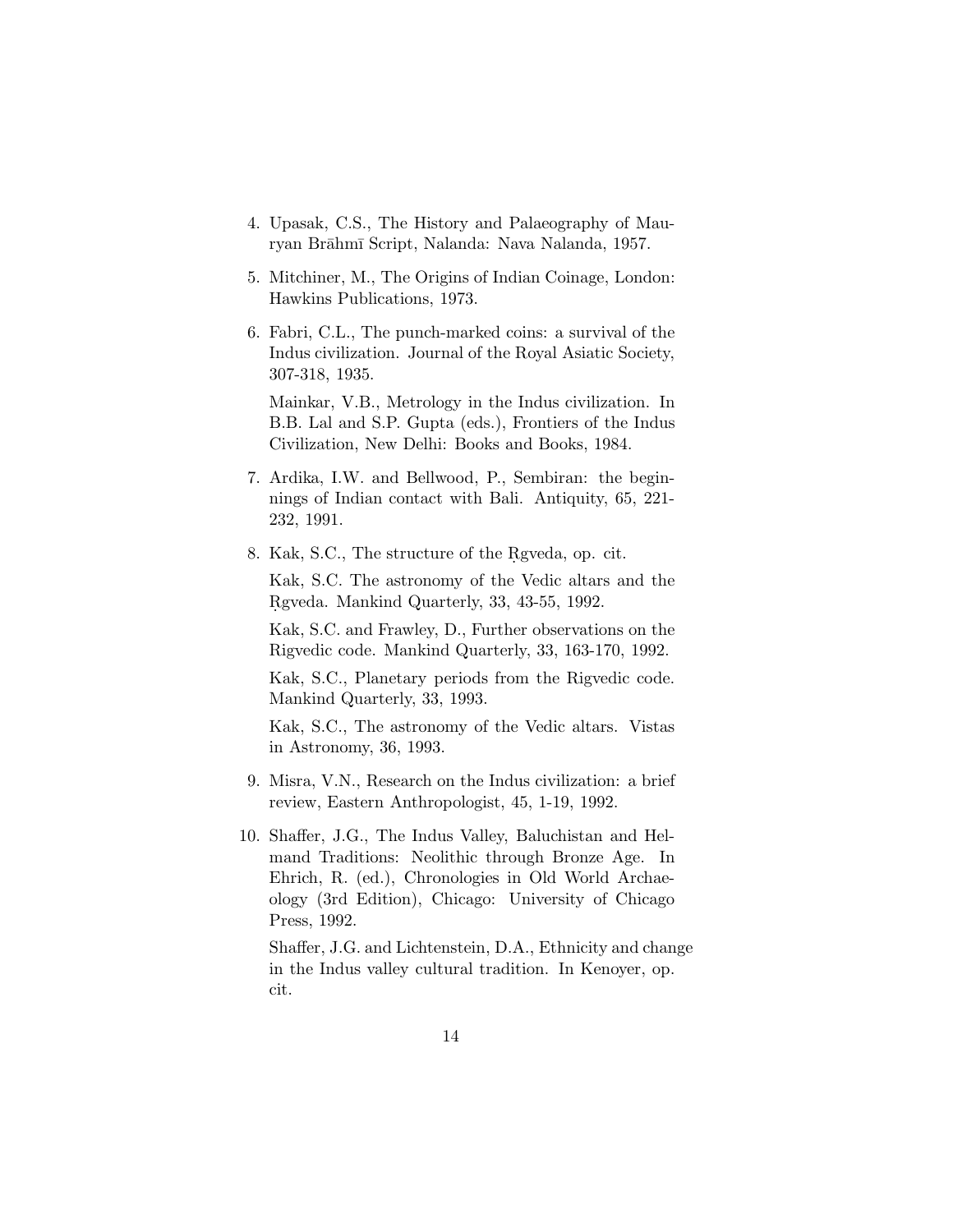- 11. Meadow, R.H., Continuity and change in the agriculture of the greater Indus valley. In Kenoyer, op. cit.
- 12. Thapar, B.K., Recent Archaeological Discoveries in India, Paris: UNESCO, 1985.
- 13. Dhavalikar, M.K. and Atre, S. Fire cult and human sacrifice: some Harappan rituals. In Kenoyer, op. cit..
- 14. Mahadevan, I., The Indus Script, Delhi: Memoirs of the Archaeological Survey of India, 1977.

Joshi, J.P. and Parpola, A. (eds.) Corpus of Indus Inscriptions, Delhi: Memoirs of the Archaeological Survey of India, 1987.

- 15. Thaplyal, K.K., Studies in Ancient Indian Seals, Lucknow, 1972.
- 16. Upasak, op. cit.
- 17. Kak, S.C., On the decipherment of the Indus script a preliminary study of its connection with Brahmi, Indian J. of History of Science, 22, 51-62, 1987.

Kak, S.C., A frequency analysis of the Indus script, Cryptologia, 12, 129-143, 1988.

Kak, S.C., Indus writing, Mankind Quarterly, 30, 113- 118, 1989.

Kak, S.C., Indus and Brahmi: further connections, Cryptologia, 14, 169-183, 1990.

- 18. Kinnier Wilson, J.V., Indo-Sumerian, Oxford, 1974.
- 19. G. Ifrah, From One to Zero. Viking Penguin, New York, 1985.
- 20. Kak, S.C., The sign for zero, Mankind Quarterly, 30, 199-204, 1990.
- 21. B. Datta and A.N. Singh, History of Hindu Mathematics. Asia Publishing, Bombay, 1938, 1962.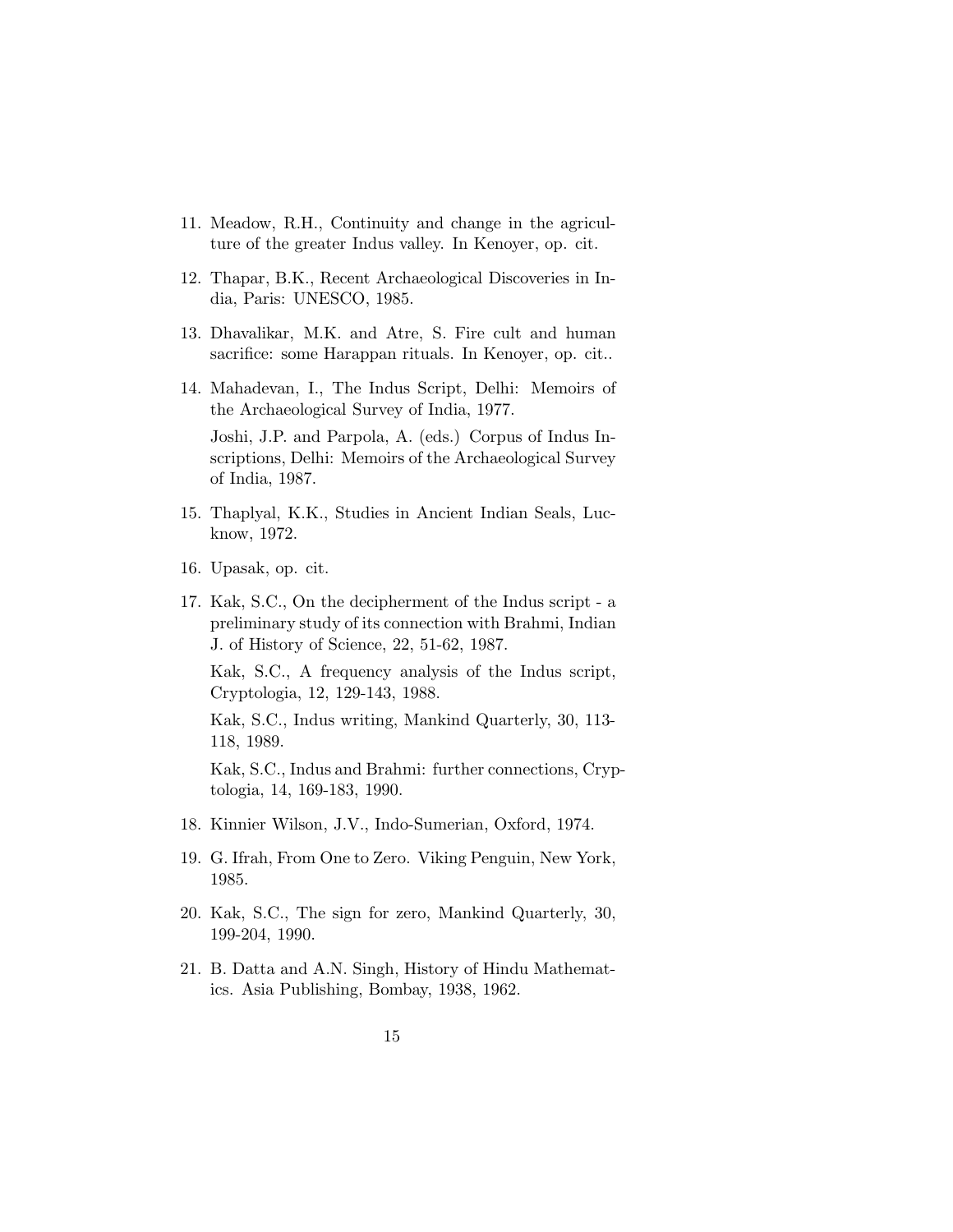- 22. P. Frank, International Encyclopedia of Unified Science, edited by O. Neurath, R. Carnap, C. Morris. Chicago, 1938, 1955.
- 23. R.H. Robinson, Early Mādhyamika in India and China, University of Wisconsin Press, Madison, 1967.
- 24. Gimbutas, M., Primary and secondary homeland of the Indo-Europeans. J. of Indo-European Studies. 13, 185- 202, 1985.
- 25. Gamkrelidze, T.V. and Ivanov, V.V., The ancient Near East and the Indo-European question: Temporal and territorial characteristics of proto-Indo-European based on linguistic and historico-cultural data, J. of Indo-European Studies, 13, 3-91, 1985.

D'iakonov, I.M. , On the original home of the speakers of Indo-European, J. of Indo-European Studies, 13, 92- 174, 1985.

- 26. Renfrew, op. cit.
- 27. Mallory, J.P., In Search of the Indo-Europeans, New York: Thames and Hudson, 1989.
- 28. Tilak, B.G., The Orion, Pune, 1893, 1989.

Pargiter, F.E., Ancient Indian Historical Tradition, Oxford University Press, London, 1922.

Sengupta, P.C., Ancient Indian Chronology, University of Calcutta Press, Calcutta, 1947.

Roy, S.B., Chronological framework of Indian protohistory – the lower limit, Journal of the Baroda Oriental Institute, 32, 254-274, 1983.

Kak, S.C., On the chronology of ancient India, Indian Journal of History of Science, 22, 222-234, 1987.

29. Ammerman, A.J. and Cavalli-Sforza, L.L., The Neolithic Transition and the Genetics of Populations in Europe, Princeton University Press, 1984.